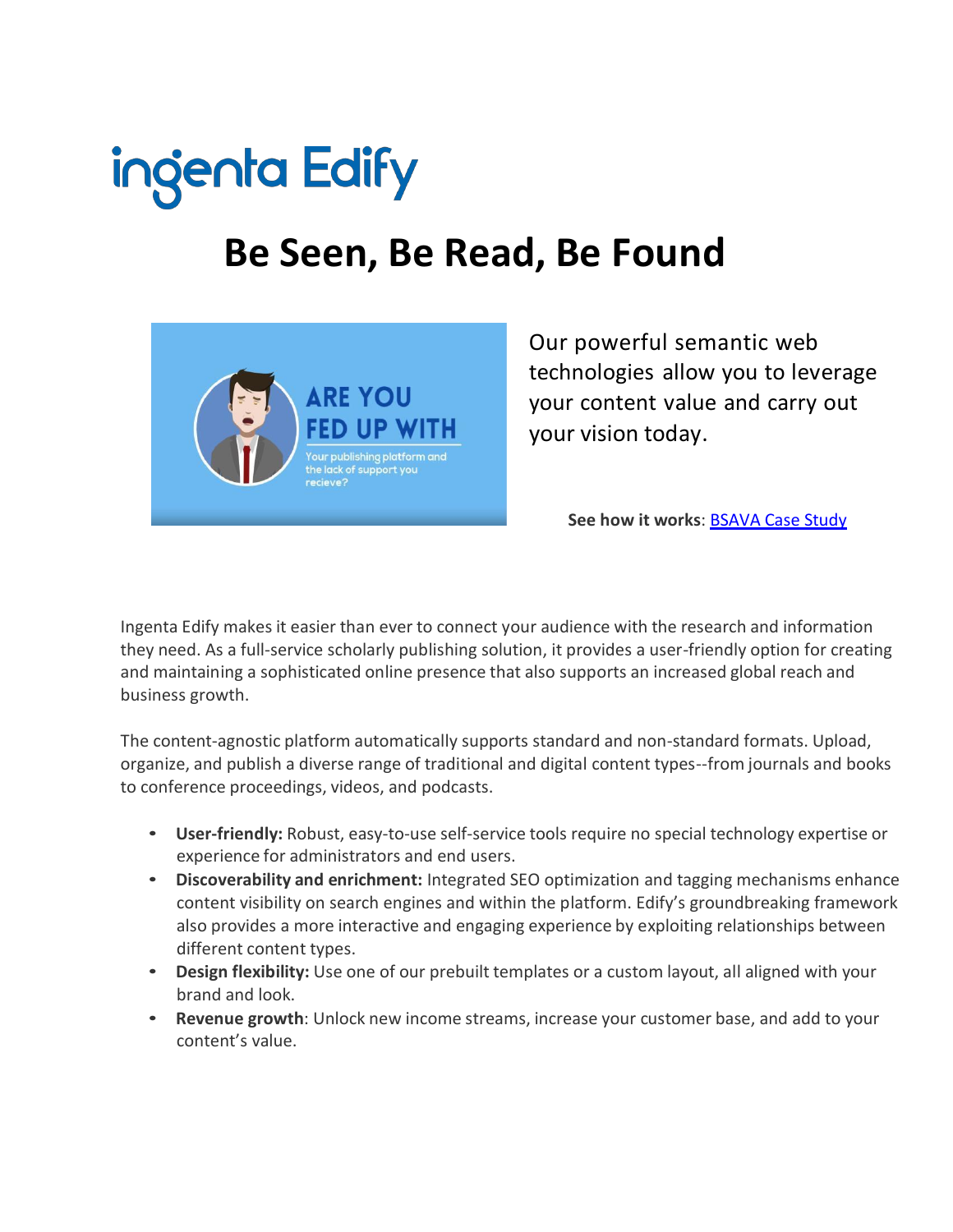• **Support and development:** Get dedicated assistance during implementation and beyond. A focus on continuous improvement and new technologies ensures your Edify site is always up to date.

## **User-friendly**

Edify incorporates intuitive design and tools to ensure that both administrative and end users can quickly grasp and perform a variety of functions.

Administration tools provide the ability to manage every aspect of your site—design, content, users, access, third party distribution, pricing and licenses, and content staging, review, and approval. The platform also includes rich data analytics capabilities, supporting insights that can drive greater personalization, marketing opportunities, and more. These include:

- COUNTER compliant tabular and SUSHI statistics
- Usage statistics
- Integration with third-party analytics systems

End users have access to a variety of tools to customize functions and preferences, including:

- Create and manage profile
- Purchase content and view order history
- Add and manage favorites
- Sign up for and manage alerts new content, citation, correction, search alerts
- Set up saved searches and search alerts
- Export citations in multiple formats
- Integration with social media
- Integration with annotation and commenting services
- Redeem access tokens and offer codes
- Recommend a title to the librarian

# **Discoverability and Enrichment**

Traditional methods of scholarly publishing do not support the rich, interlinked relationships between content that are possible through digital publishing. To fully exploit the possibilities of digital search and discovery, Edify uses a datacentric model that incorporates concepts, properties, and relationships alongside journal titles, article topics/titles, issue numbers, etc., driving users toward related content they might not otherwise have found.

Key features include: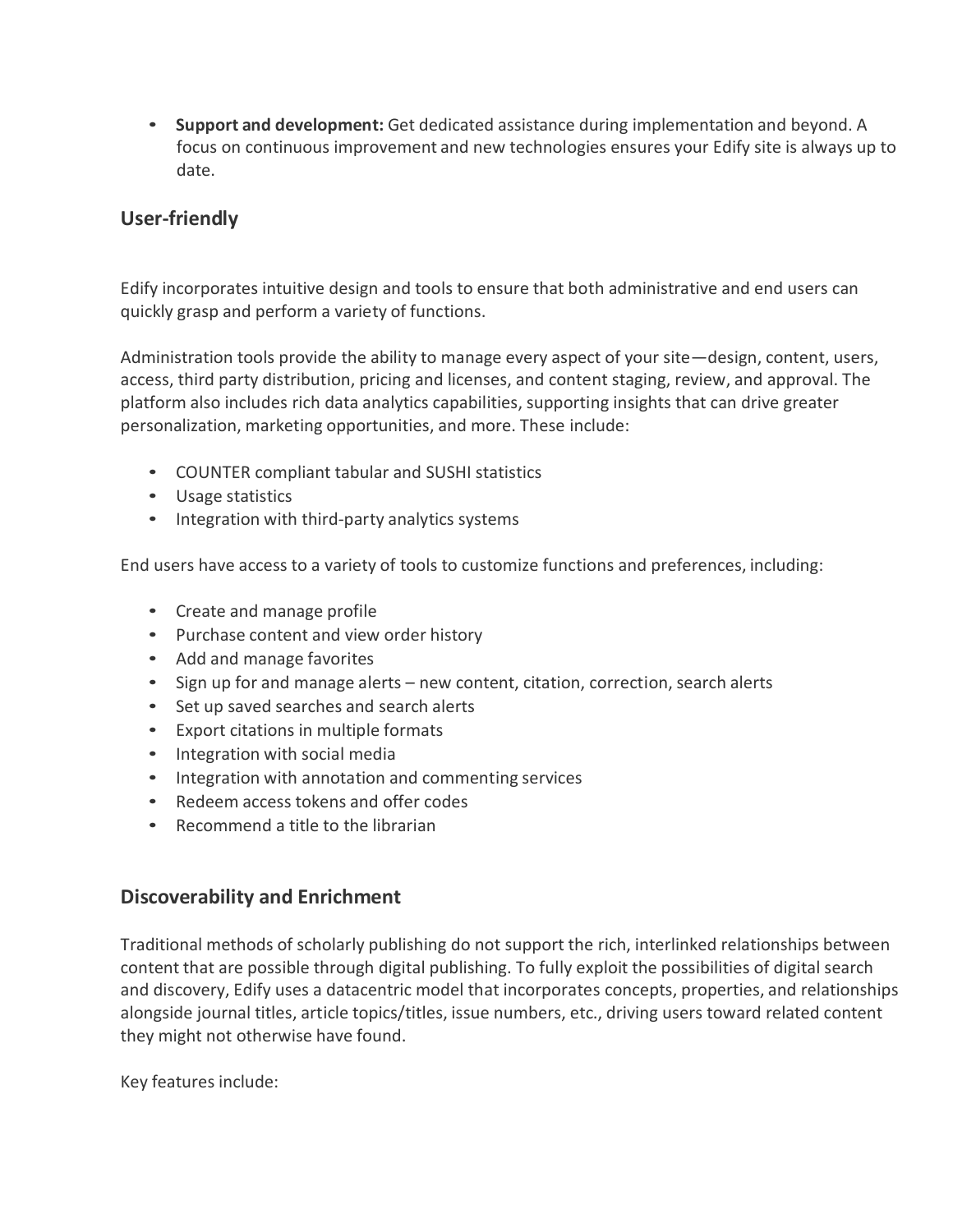- Integrated SEO optimization out of the box, plus platform updates informed by our product team's regular meetings with Google
- Full support for Google indexing recommendations
- Powerful intuitive search with faceting, autosuggest, did you mean," multilingual indexing and searching, configurable relevance ranking, and much more
- Third-party integrations with core scholarly tools such as Crossref, PubMed, PubMed Central, library discovery systems, indexing systems, archiving solutions, and many more

### **Design Flexibility**

Ingenta Edify allows for continuation and control of your brand through a suite of pre-built modern design templates with a full set of configuration options as well as the ability to create your own design. Both options are compliant with accessibility standards and provide support for multilingual user interfaces.

Responsive web design supports a seamless and integrated user experience regardless of how the reader is accessing your site or content. Users experience an elegant display on a variety of devices, while optional customized products provide access via native apps or generic web compatibility, regardless of device or operating system.

#### **Revenue Growth**

Make your content work for you—create more value, more opportunities, and more momentum. Edify's data storage technology allow you to offer your content at increasingly granular levels, supporting bundled and a la carte purchase options.

In addition, the built-in and third-party data analytics resources supports user segmentation in multiple ways, allowing you to shape content licensing around sales potential. With our agile, industrycompliant technology, you can capture new revenue streams by creating targeted, timed offers with unprecedented flexibility.

# **Support and Development**

Ingenta Edify comes with ample support to ensure smooth set-up and execution of your site, ongoing upgrades and maintenance, and a road map to serve your needs now and into the future as your business scales, and new technologies emerge.